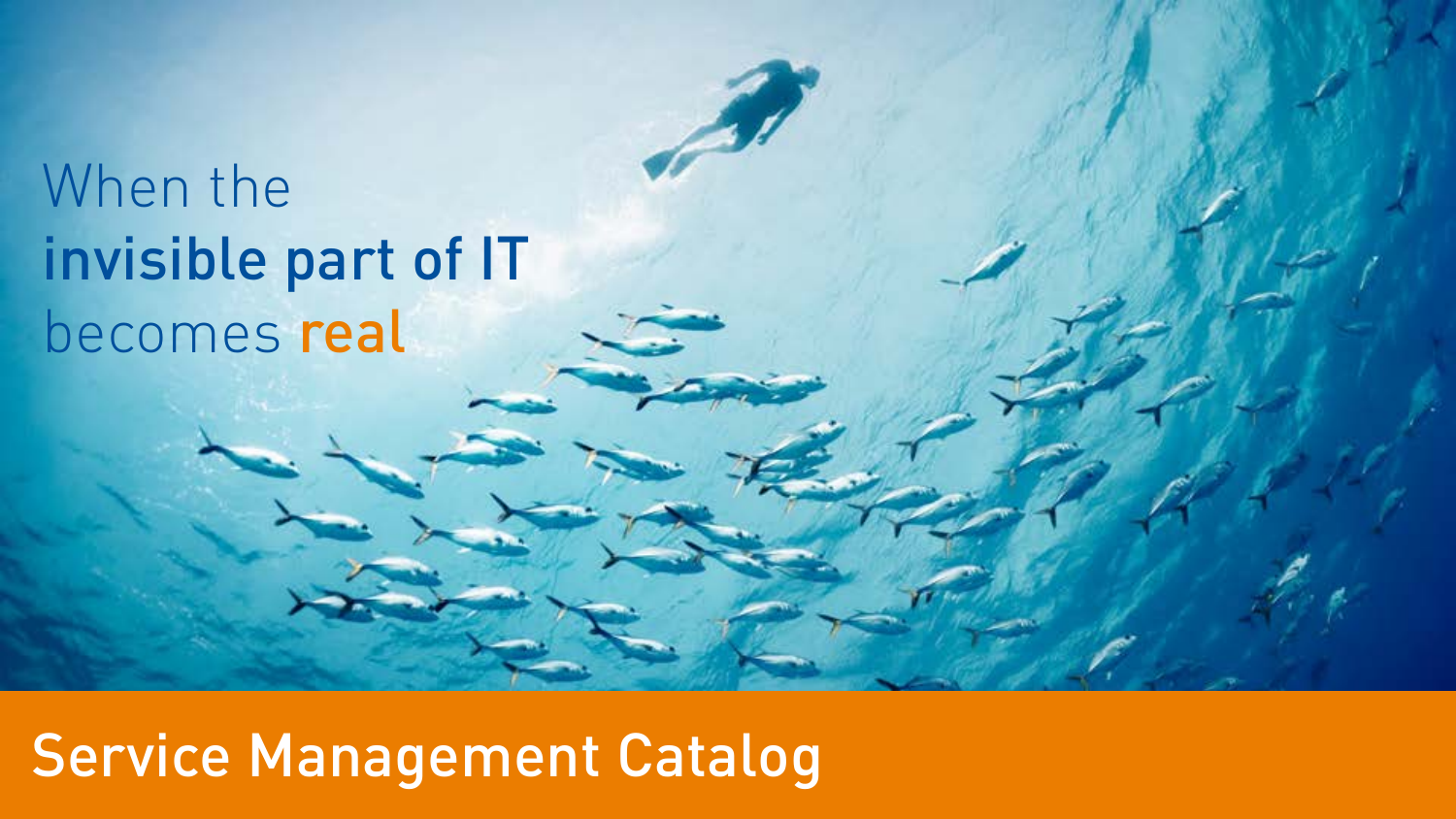

- 1. dbi presentation
- 2. Service Management portfolio
- 3. Service Level Agreements
- 4. dbi FlexService extensions
- 5. dbi FlexService pricing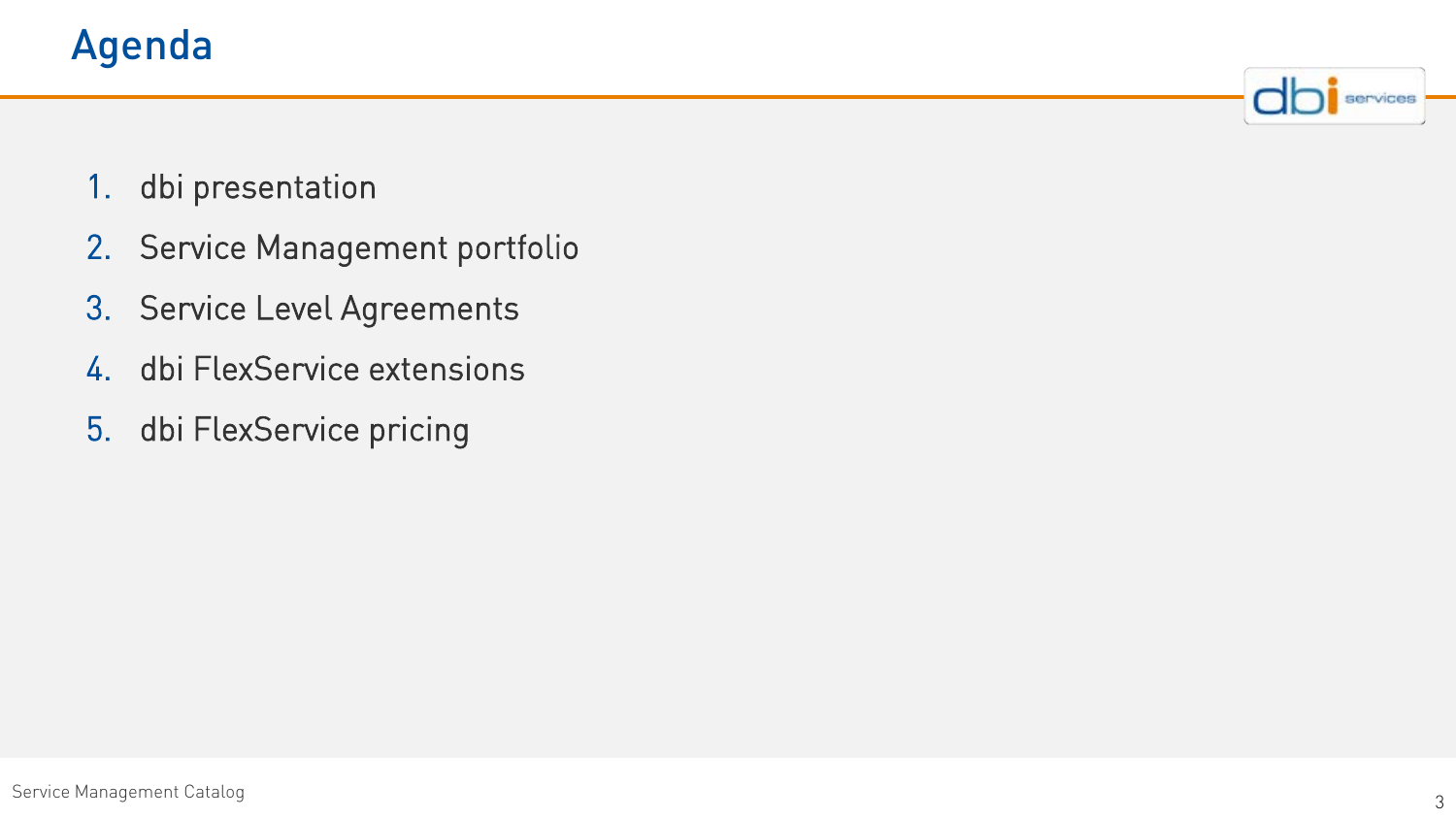# Service Management portfolio

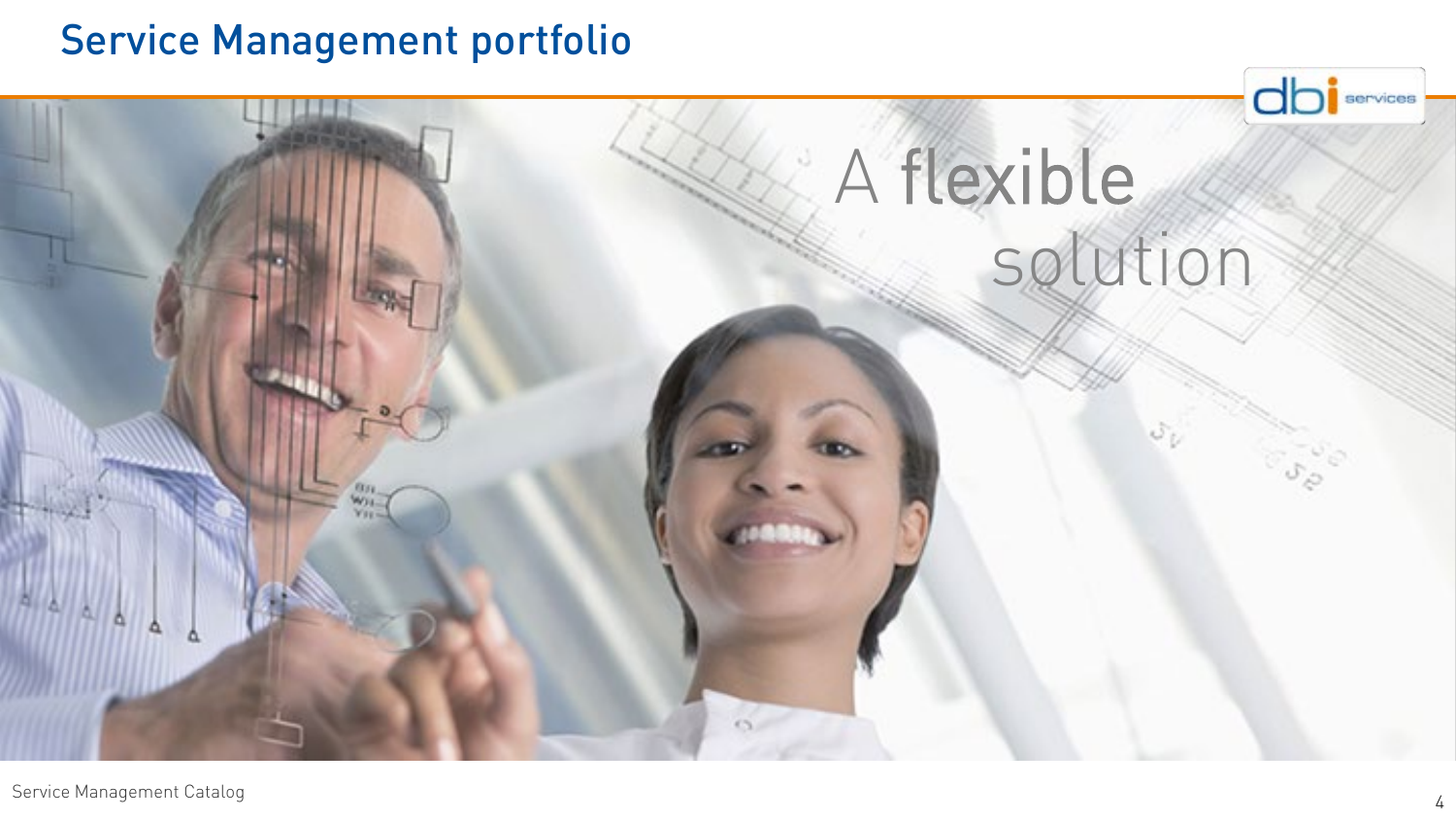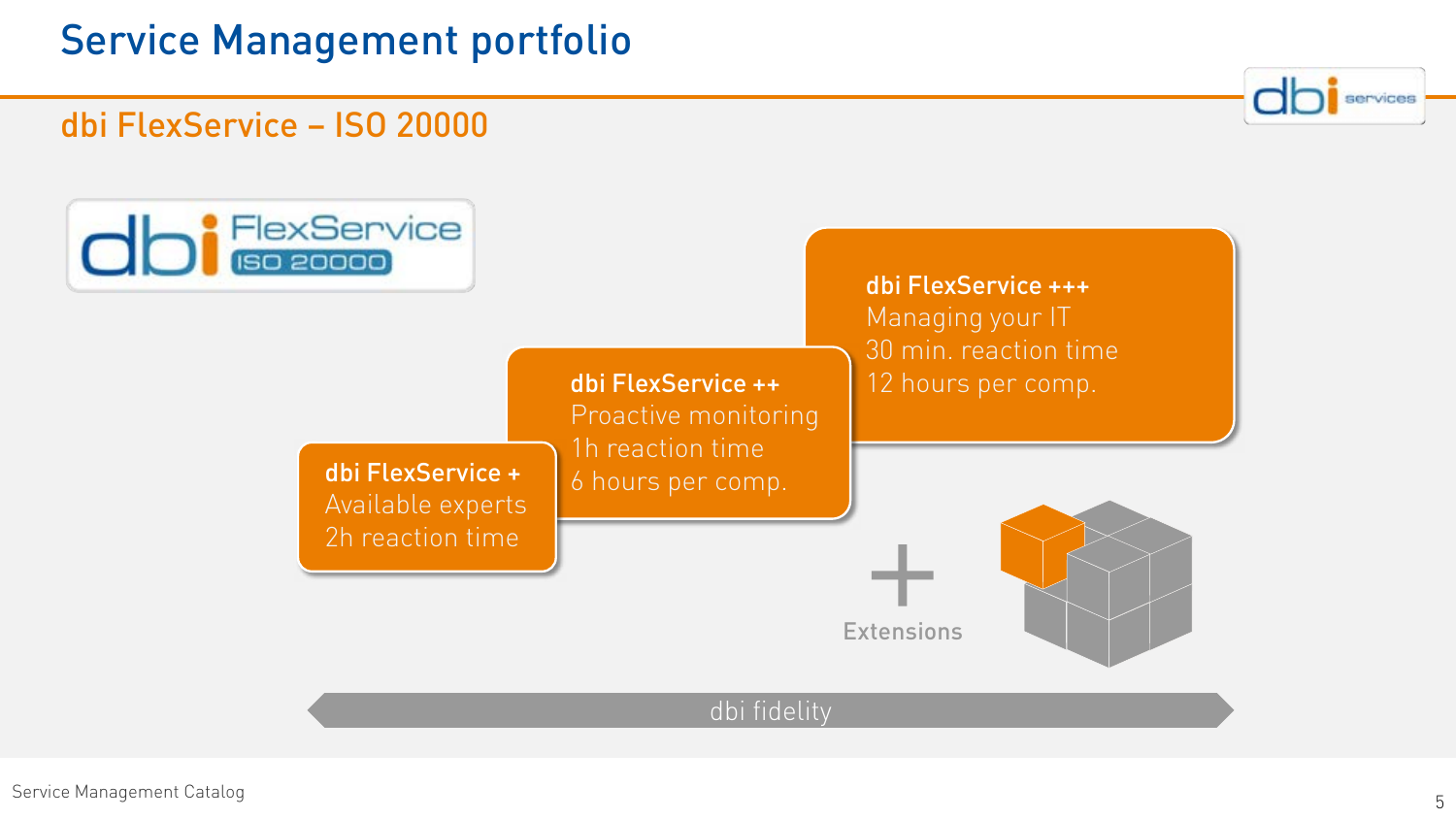# dbi FlexService – ISO 20000

ISO 20000 certified product

# Get support in your language

> English, German, French

## Delivered by experts

# Efficient monitoring

- > Nagios / Icinga
- > Oracle Enterprise Manager
- > ... Your existing solution



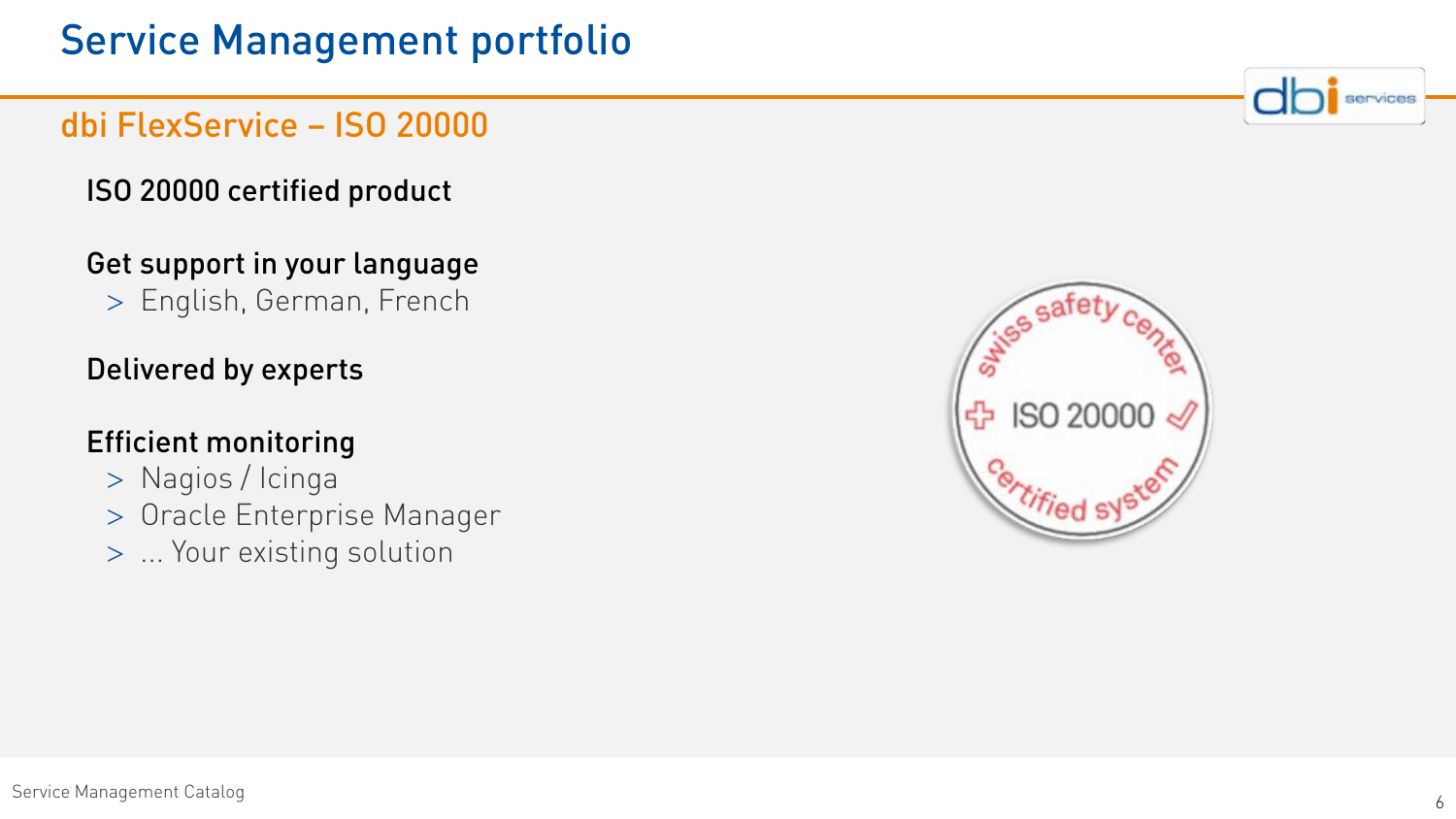# Service Management portfolio

# dbi FlexService – Key differentiators

#### Inshoring

> All based in Switzerland

### Adjusted to your needs

- > Extension
- > Tailor Made SLA available

#### No additional costs during Non-Business Hours

> Extension 7x24

#### Competitive Reaction Time

#### Evolution maintenance as part of Request Fulfillment

> Patching, upgrades, extensions…



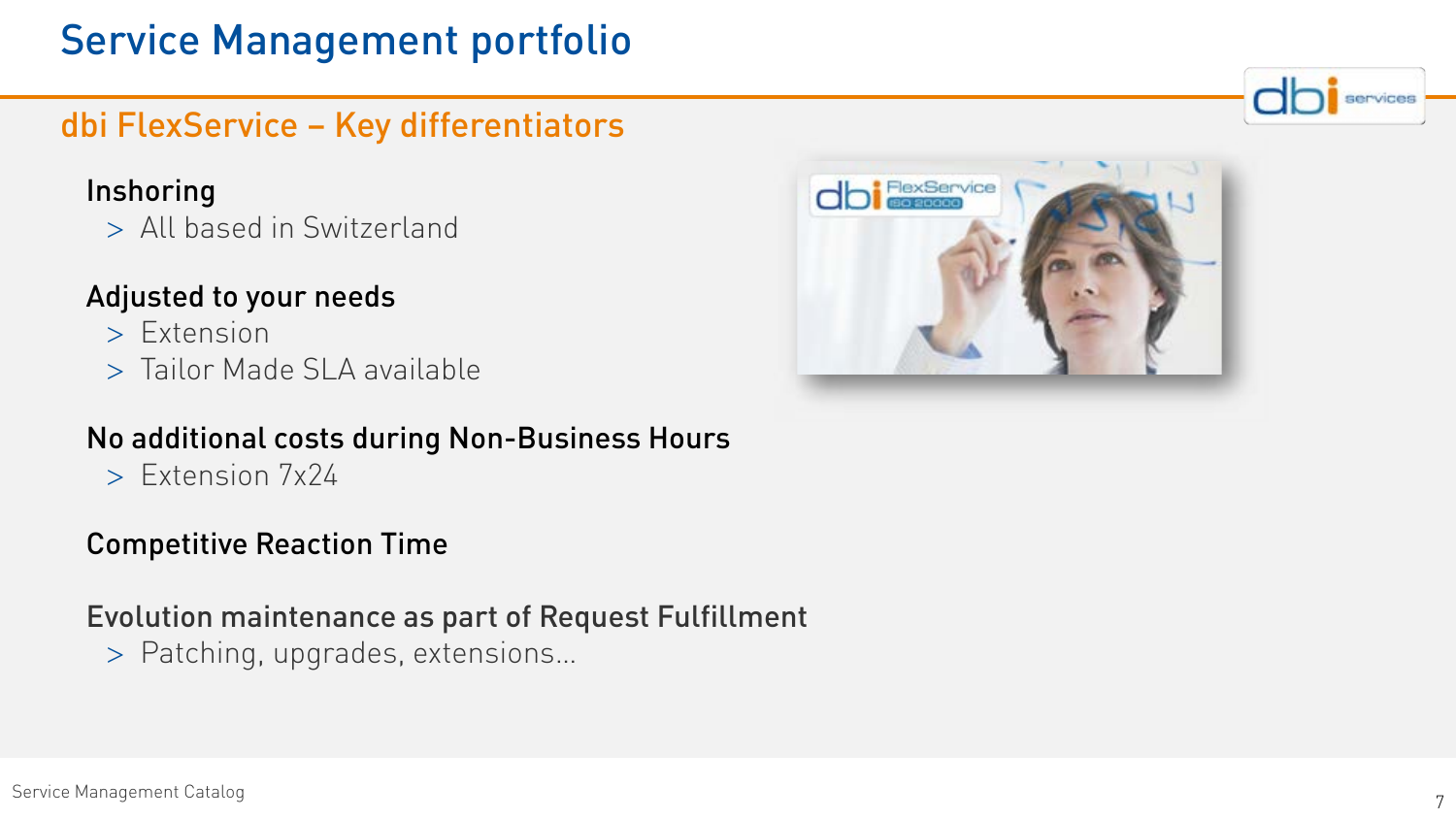# dbi FlexService standard & optional components

| <b>Services</b>                       | Flex +               | $Flex++$       | $Flex++$ |
|---------------------------------------|----------------------|----------------|----------|
| <b>FlexService standard component</b> |                      |                |          |
| Service Desk access                   |                      | n"             |          |
| <b>CMDB Management</b>                |                      | n f            |          |
| Remote access                         |                      |                |          |
| Embedded monitoring                   |                      |                |          |
| Event / Incident Management           | $\left(\zeta\right)$ |                |          |
| Problem Management                    | <b>CC</b>            |                |          |
| Request Fulfillment                   | $(\zeta)$            |                |          |
| <b>Capacity Operations</b>            |                      |                |          |
| <b>Change Management Support</b>      |                      |                |          |
| Monthly reports                       |                      |                |          |
| <b>License Management Service</b>     |                      |                |          |
| Included service hours                | $\Omega$             | $\overline{6}$ | 12       |

- ná Included services
- Time based invoicing  $\odot$
- $\int$ Optional services

| <b>Extensions</b>           | Flex + | Flex ++ | $Flex++$ |
|-----------------------------|--------|---------|----------|
| 7x24                        |        |         |          |
| <b>Operation System</b>     |        |         |          |
| <b>High Availability</b>    |        |         |          |
| Security                    |        |         |          |
| <b>Audit Trails</b>         |        | ٦é      | nt       |
| Security check              |        | n٤      | ı٤       |
| <b>Security Remediation</b> |        |         |          |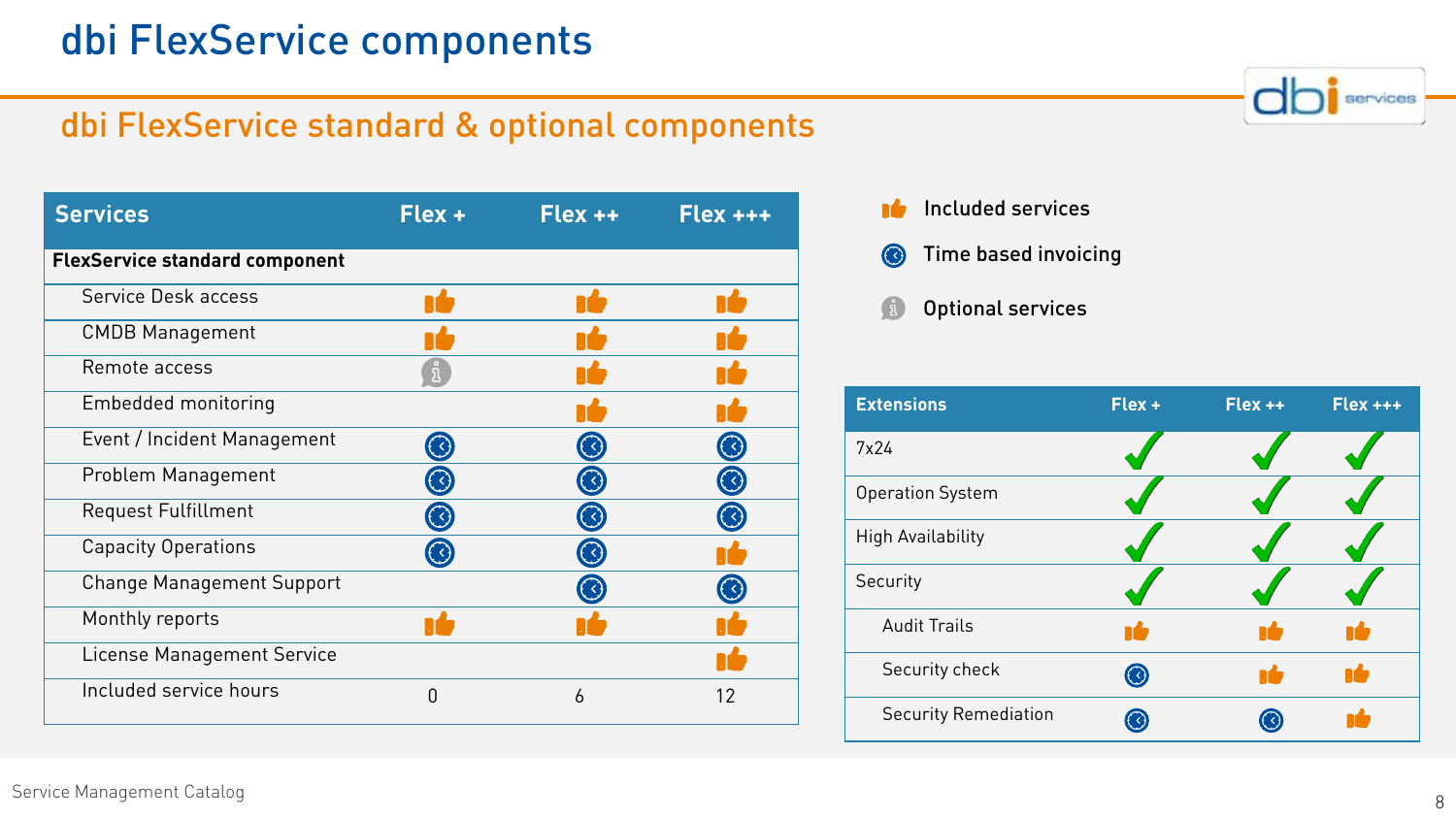## dbi fidelity – Incentive program

Move to a partnership relation

Get support from a known and proven quality level

#### Get several advantages

- > 15% discount on all services
- > 1 pack 12H 12 hours of SLA activities
- > Dedicated lounges
- > Free access to all dbi DMK packages
- > Get involved!

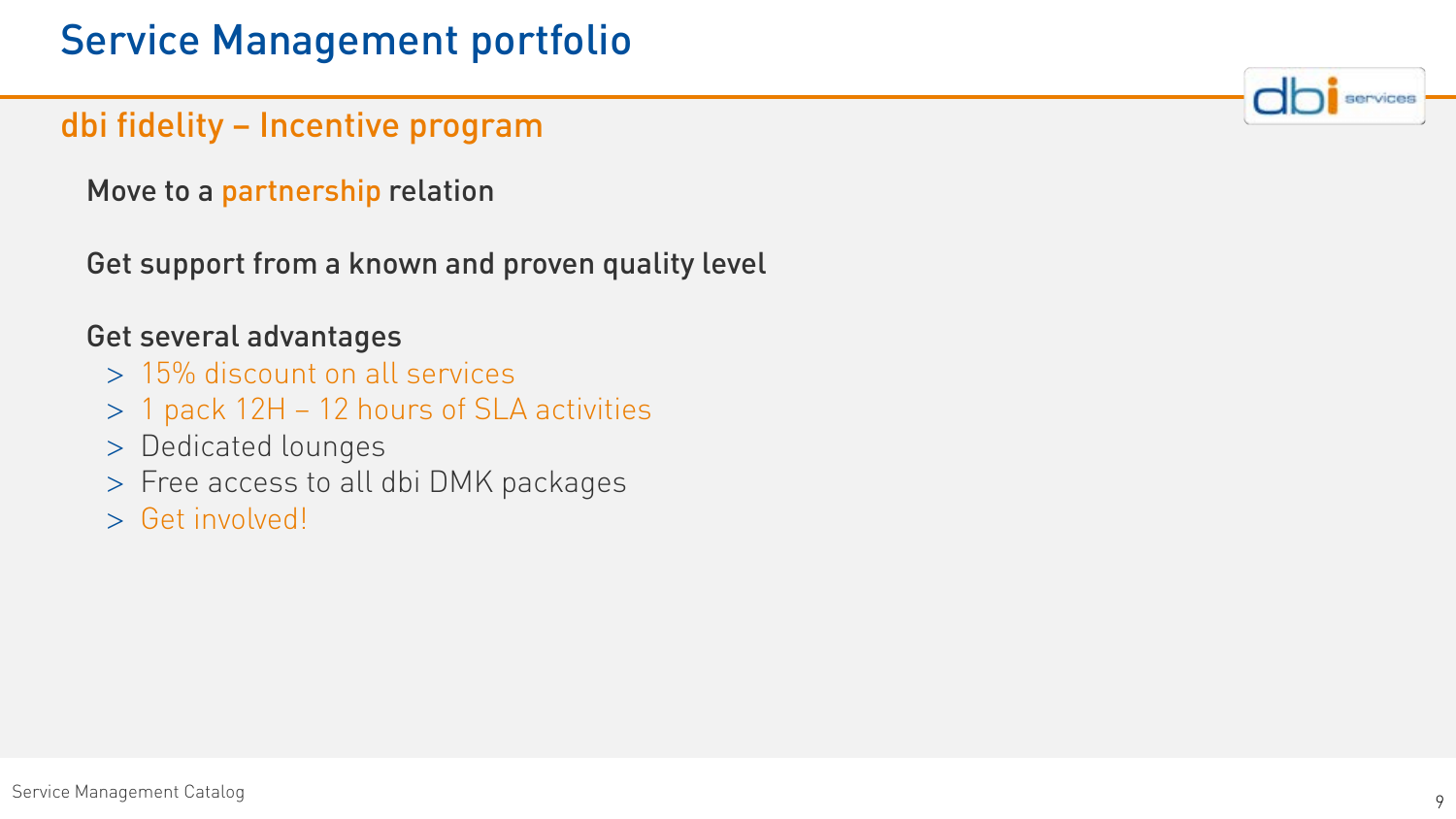# Service Management portfolio

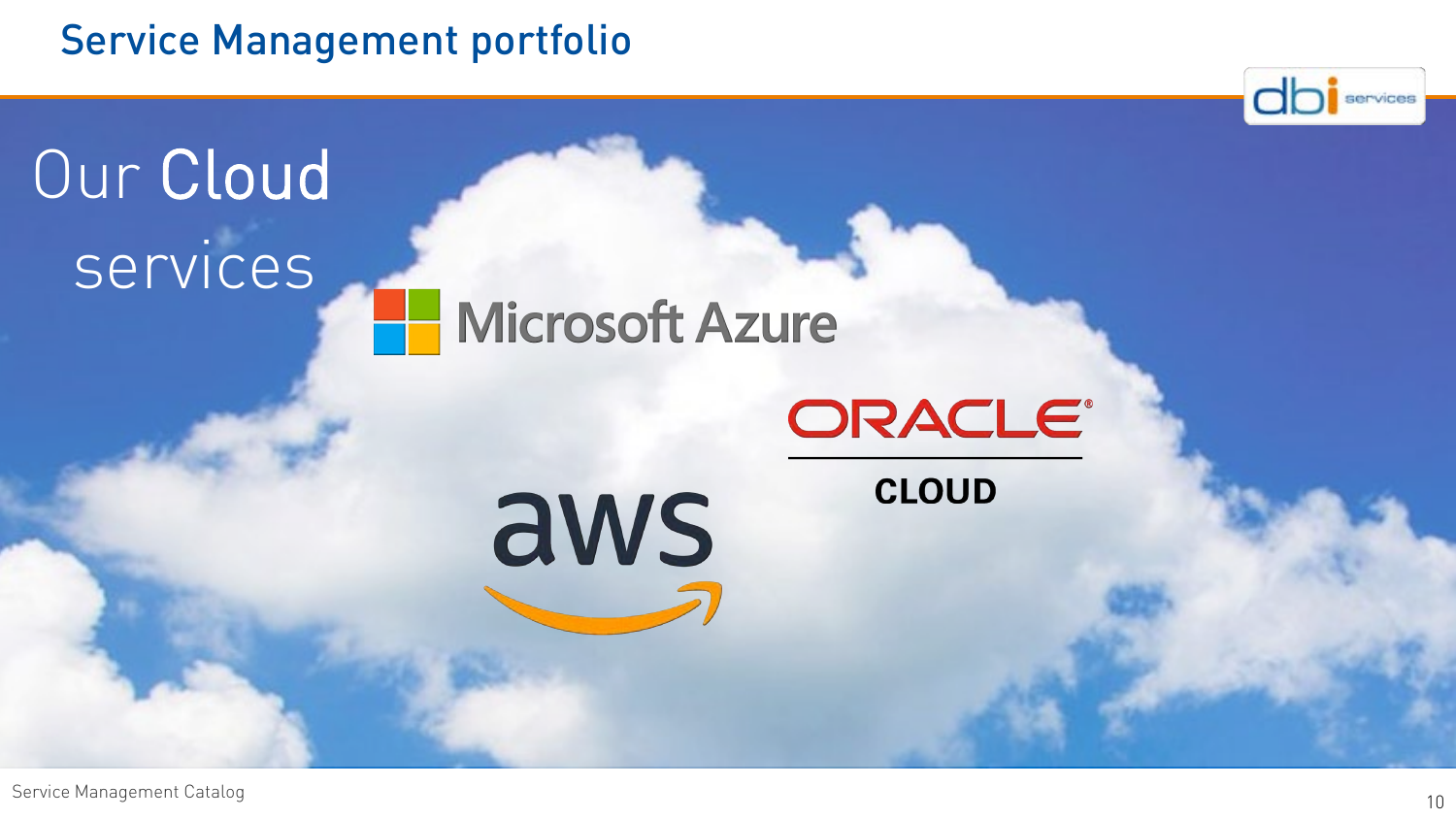# Cloud services

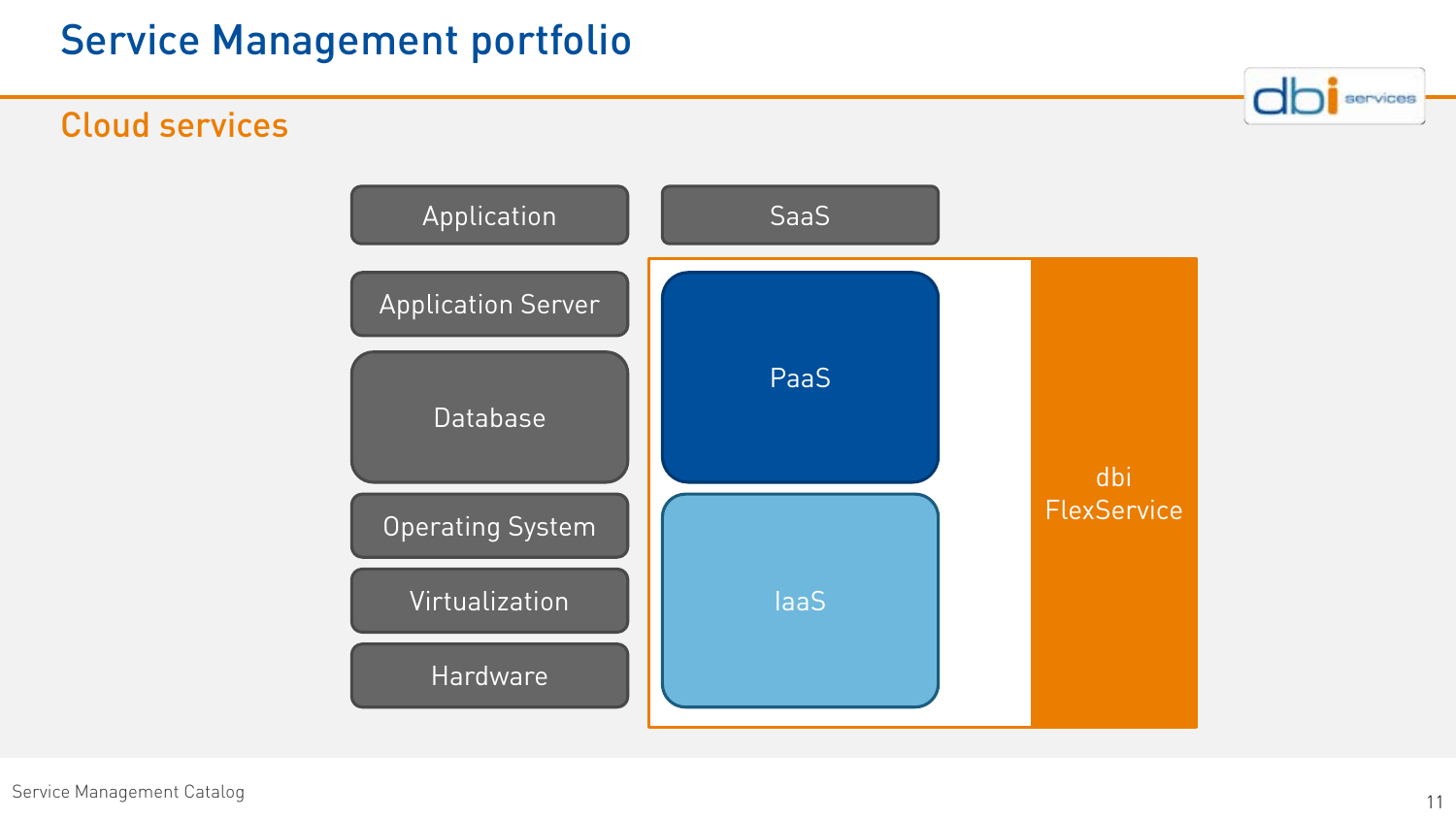# Service Level Agreements (SLAs)

# Our engagement

Service Management Catalog

dh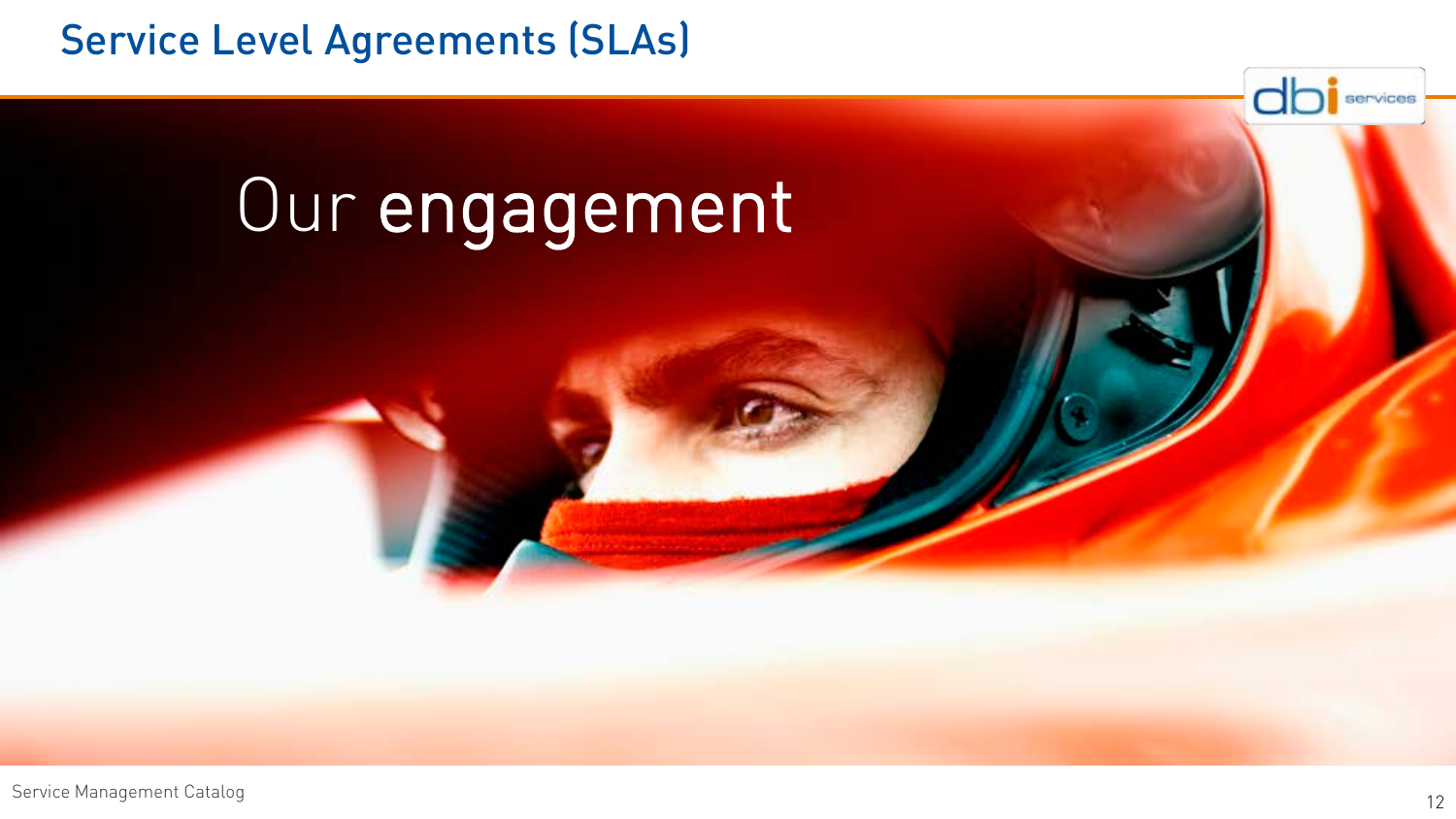# Service Level Agreements

### Contact & definitions

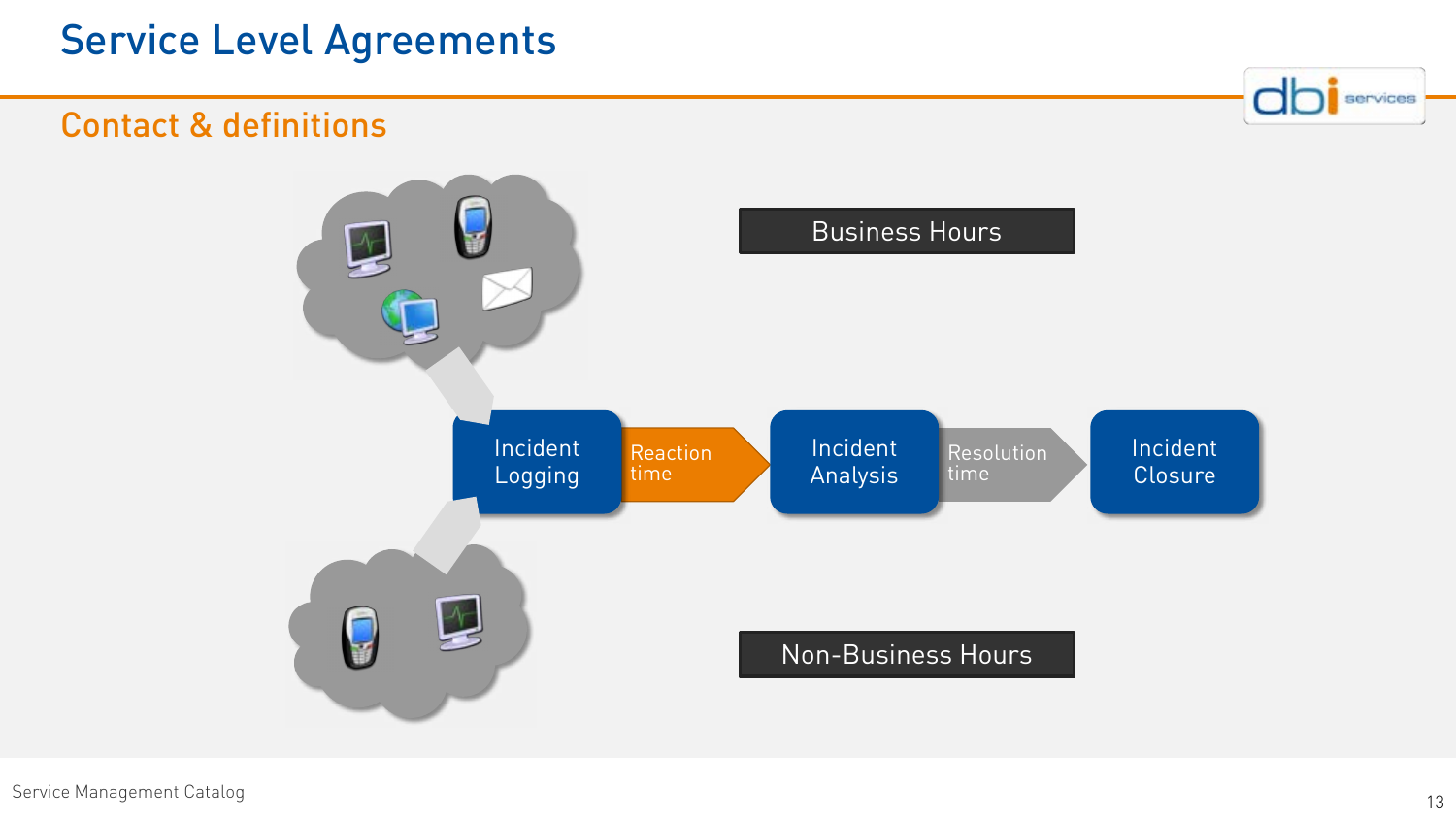

### Guaranteed reaction time

|                                 | <b>Business Hours (8am - 6pm)</b> |                    |                     |
|---------------------------------|-----------------------------------|--------------------|---------------------|
|                                 | dbi FlexService +                 | dbi FlexService ++ | dbi FlexService +++ |
| <b>Critical Business Impact</b> | 2 hours                           | 1 hour             | 30 minutes          |
| Medium Business Impact          | 4 hours                           | 3 hours            | 2 hours             |
| Low Business Impact             | 8 hours                           | 6 hours            | 4 hours             |
|                                 | Non-Business Hours (6pm - 8am)    |                    |                     |
| <b>Critical Business Impact</b> | 2 hours                           | 1 hour             |                     |
| Medium Business Impact          | 4 hours                           | 4 hours            |                     |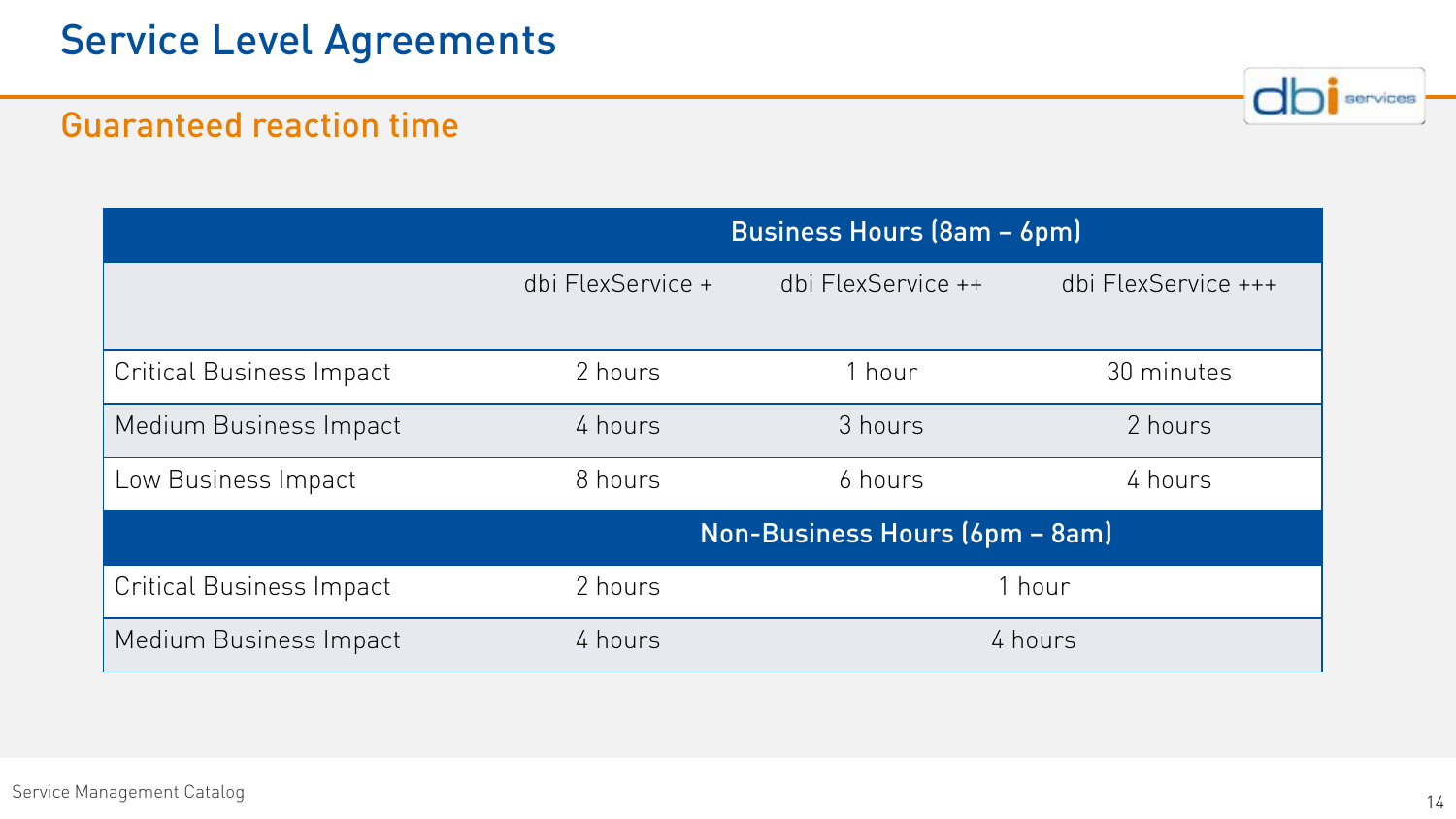### Guaranteed reaction time

#### Critical Business Impact

- High perturbation or blocking issue on a production service. The business can't work any longer
- Production database down
- Production Content Server down
- Production database corrupted
- Production Docbroker down

#### Medium Business Impact

- Production service perturbations or test service blocked
- Max cursors / processes reached on production
- Production connection errors
- Test database down
- Test database loss / corrupted
- Test Content Server down

#### Low Business Impact

- Incident on production without business impact or test environment perturbations
- Test Content server connection errors
- Test database connection issues
- Test broken job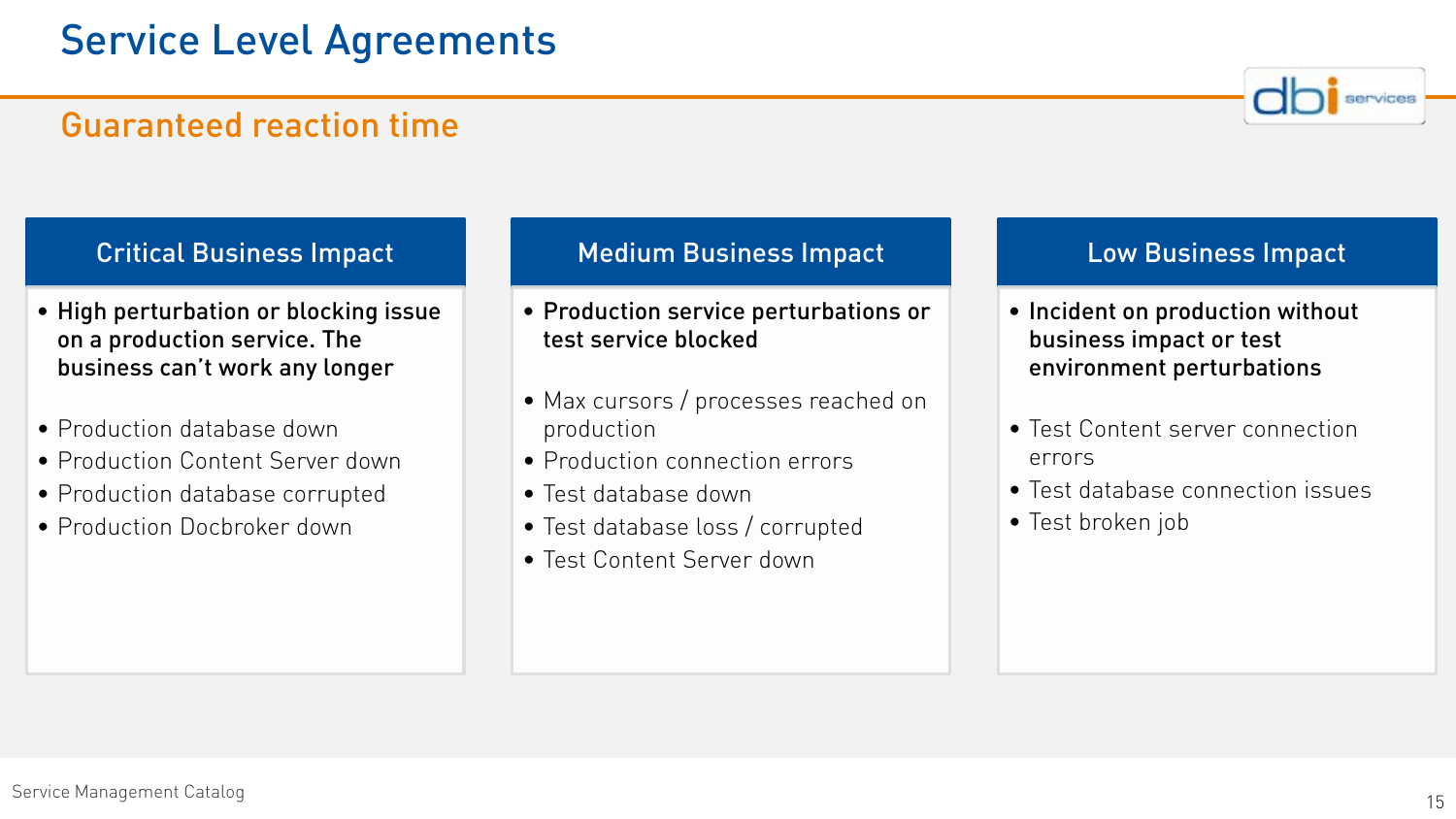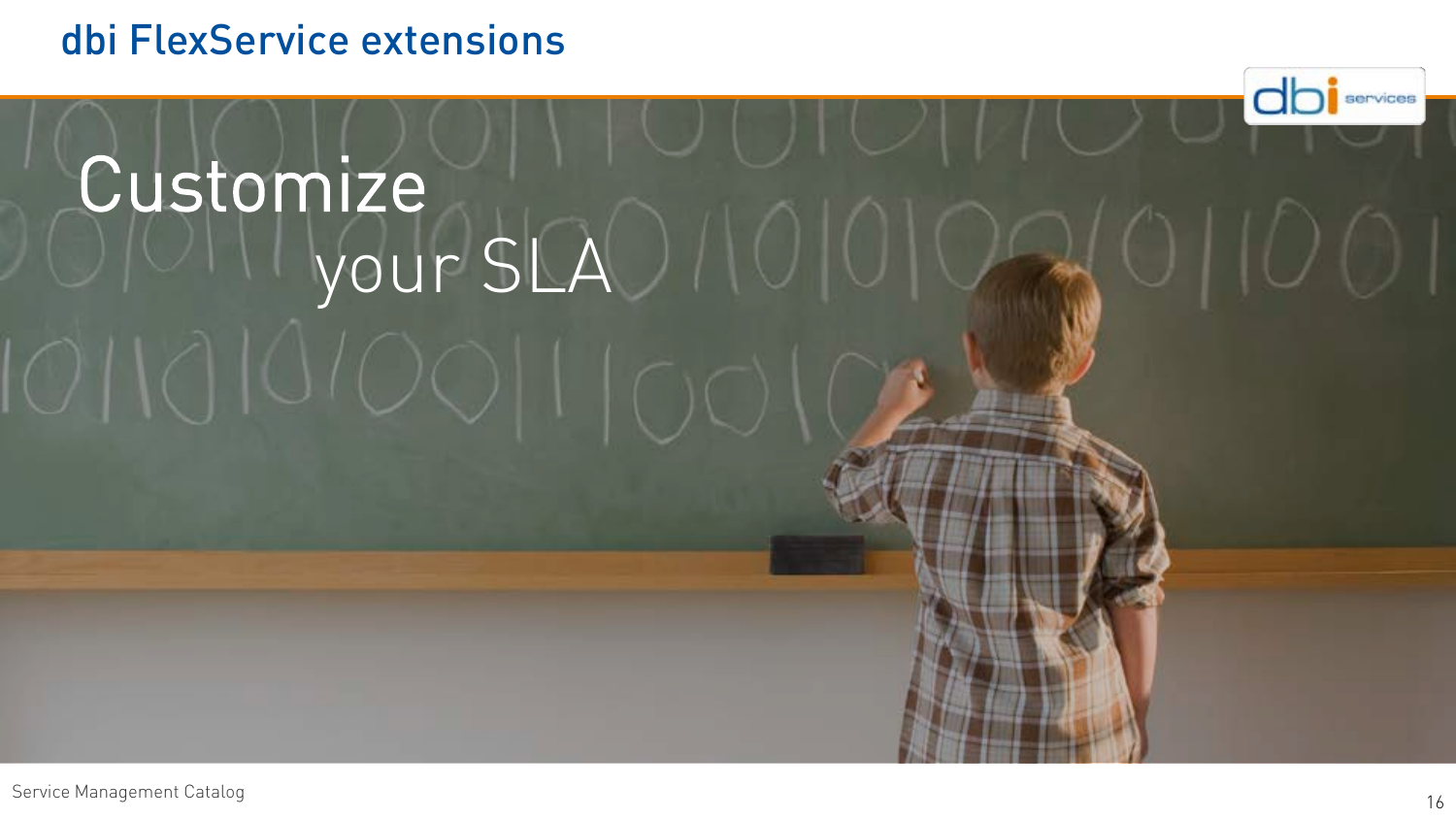# Support around the clock

#### Get 7x24 support

> Excluded technologies: Alfresco

### Incidents triggered by

- > Customer calls
- > Monitoring alerts (critical only)

### 2<sup>nd</sup> level support

Activities invoiced without extra factor

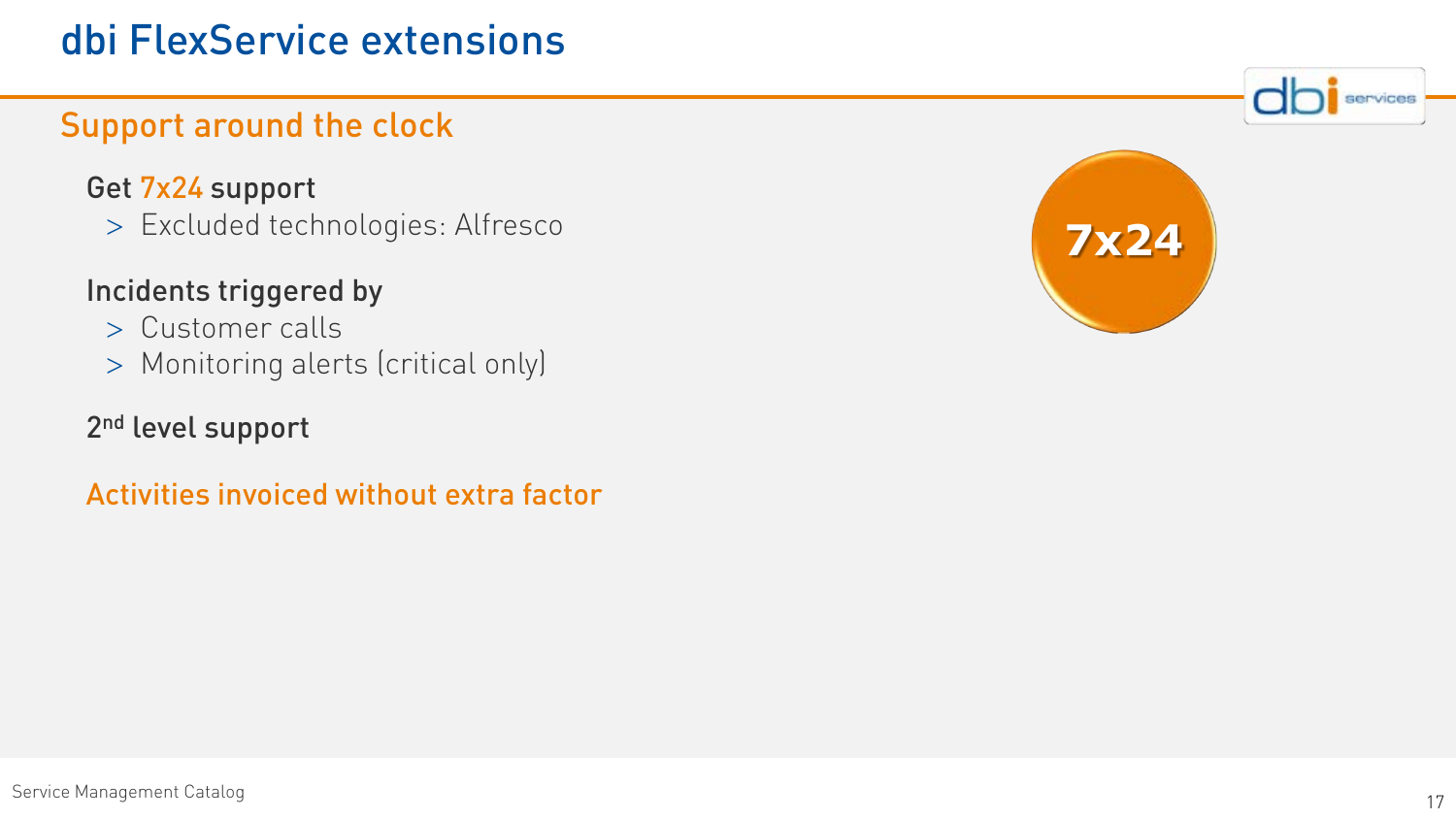# High Availability

#### **Oracle**

- RAC
- Data Guard
- Dbvisit Standby
- Grid Infrastructure
- Other Failover Clusters

#### MS SQL

- Availability Groups
- Failover Cluster
- Log shipping
- Mirroring
- Replication

#### **Weblogic**

• Weblogic Cluster



services

#### PostgreSQL

- Streaming replication clusters
- Severalnines ClusterControl

#### MySQL

- Severalnines ClusterControl
- MySQL replication

#### Control-M

- Failover Cluster
- Control-M HA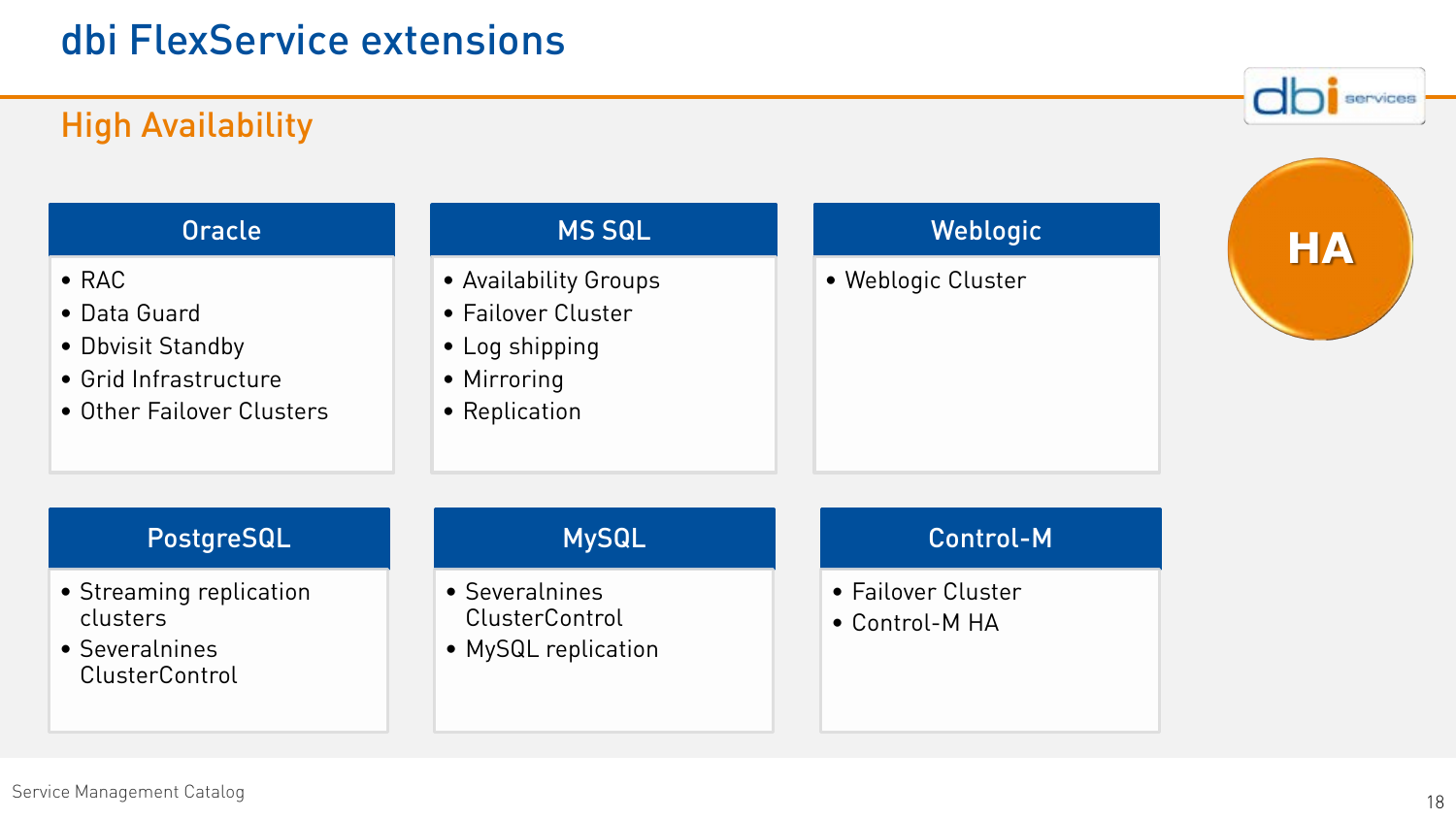## Operating System

Get support down to the operating system level

### Supported for

- > Oracle Linux
- > Red Hat
- > SUSE
- > Windows Server

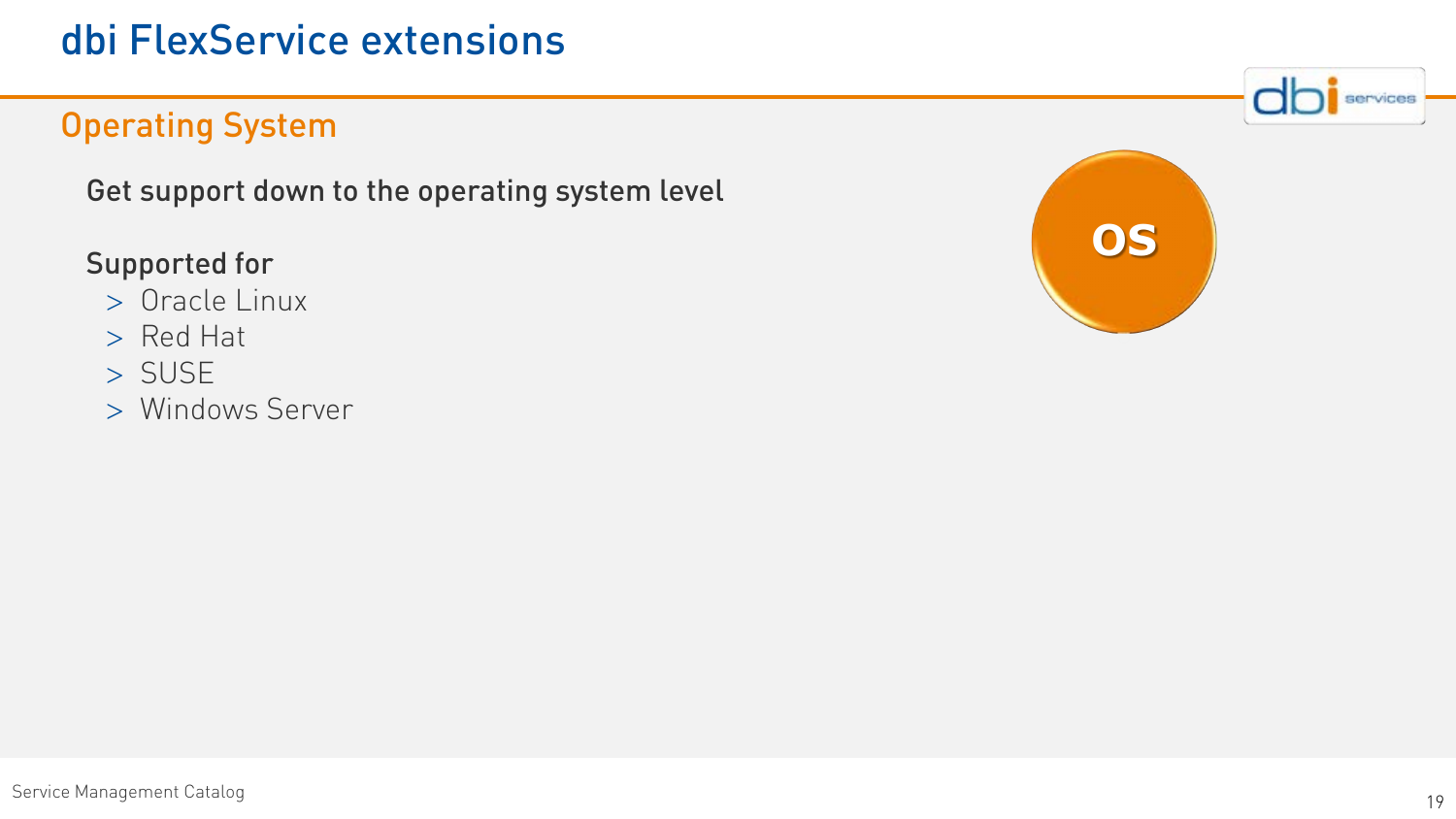# **Security**

Flex + > Audit trail management

#### Flex ++

- > Audit trail management
- > One security check, including recommendation per year
- > Remediation can be implemented by our experts on consulting basis

### Flex +++

- > Audit trail management
- > One security check, including remediation per year

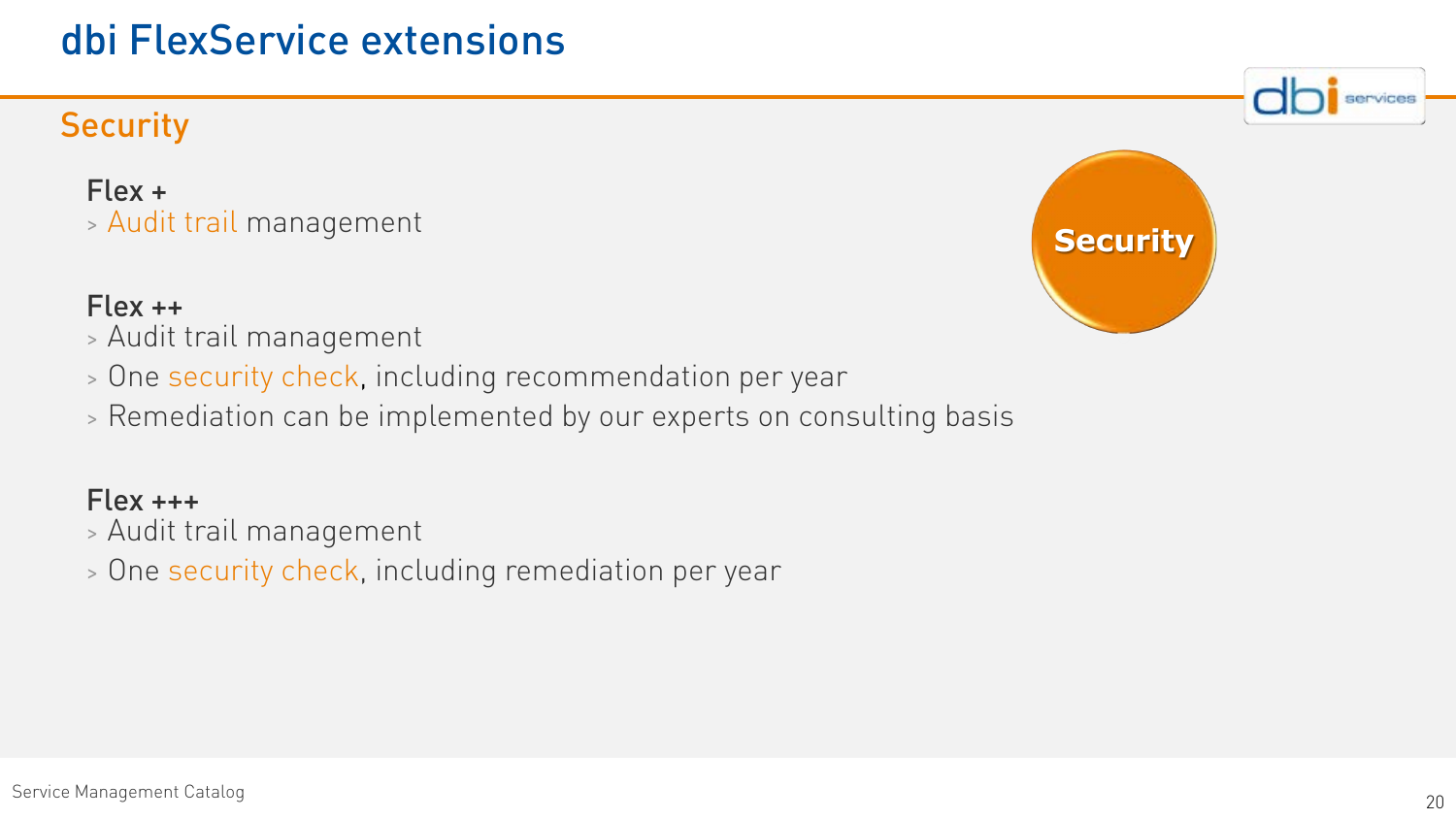### **Security**



Please note : Quarterly patches reports are delivered by default in all FlexService contracts, installation of advised patches are not included.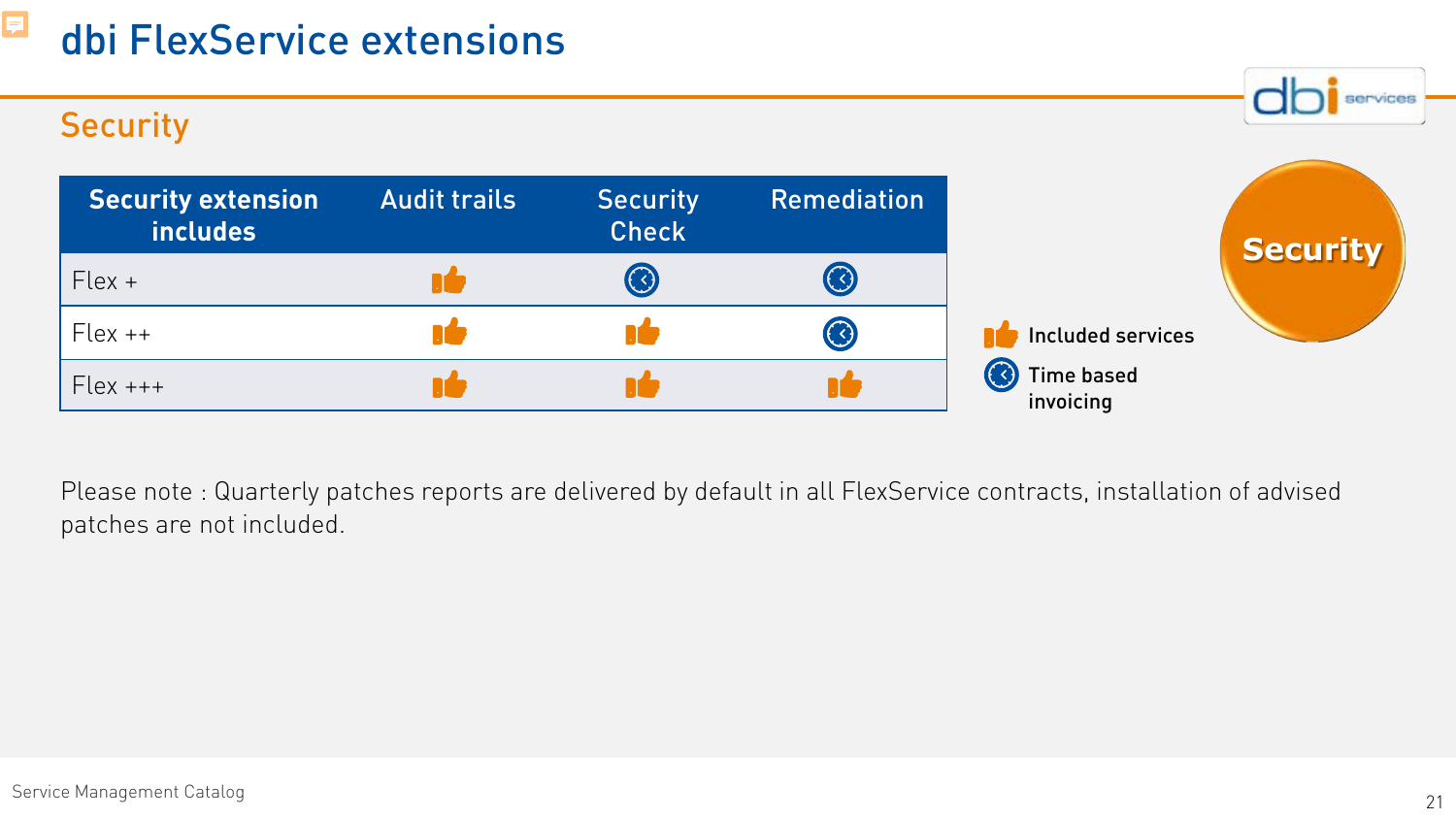# dbi FlexService pricing

# **Transparency** is the key

services

- -

 $\left| \cdot \right|$ 

 $\overline{ }$ 

 $\infty$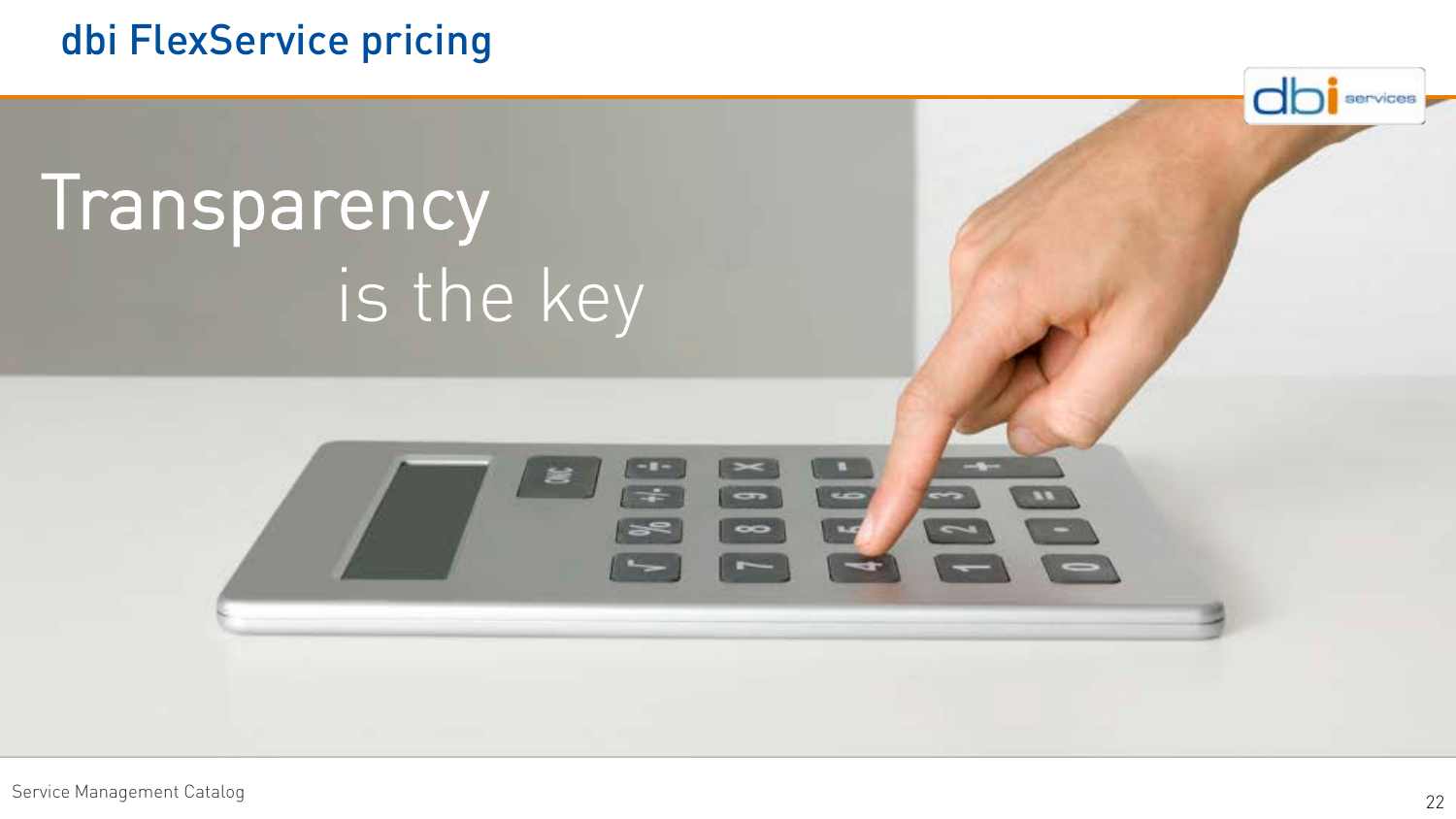

## Component based and regular discount

| <b>Nb Components</b>                                                                     | dbi FlexService + | dbi FlexService ++ | dbi FlexService +++ |  |  |
|------------------------------------------------------------------------------------------|-------------------|--------------------|---------------------|--|--|
| 1                                                                                        | 4'900             | 9'800              | 14'700              |  |  |
| 2                                                                                        | 9'300             | 18'600             | 27'900              |  |  |
| 3                                                                                        | 13'300            | 26'500             | 39'800              |  |  |
| 4                                                                                        | 16'800            | 33'700             | 50'500              |  |  |
| 5                                                                                        | 20'000            | 40'100             | 60'200              |  |  |
| Rating rule: 10% discount per additional component                                       |                   |                    |                     |  |  |
| For more than 10 components, tariffs based on components or ranges (11-20, 21-40, 41-70) |                   |                    |                     |  |  |
| dbi fidelity - CHF 5'000                                                                 |                   |                    |                     |  |  |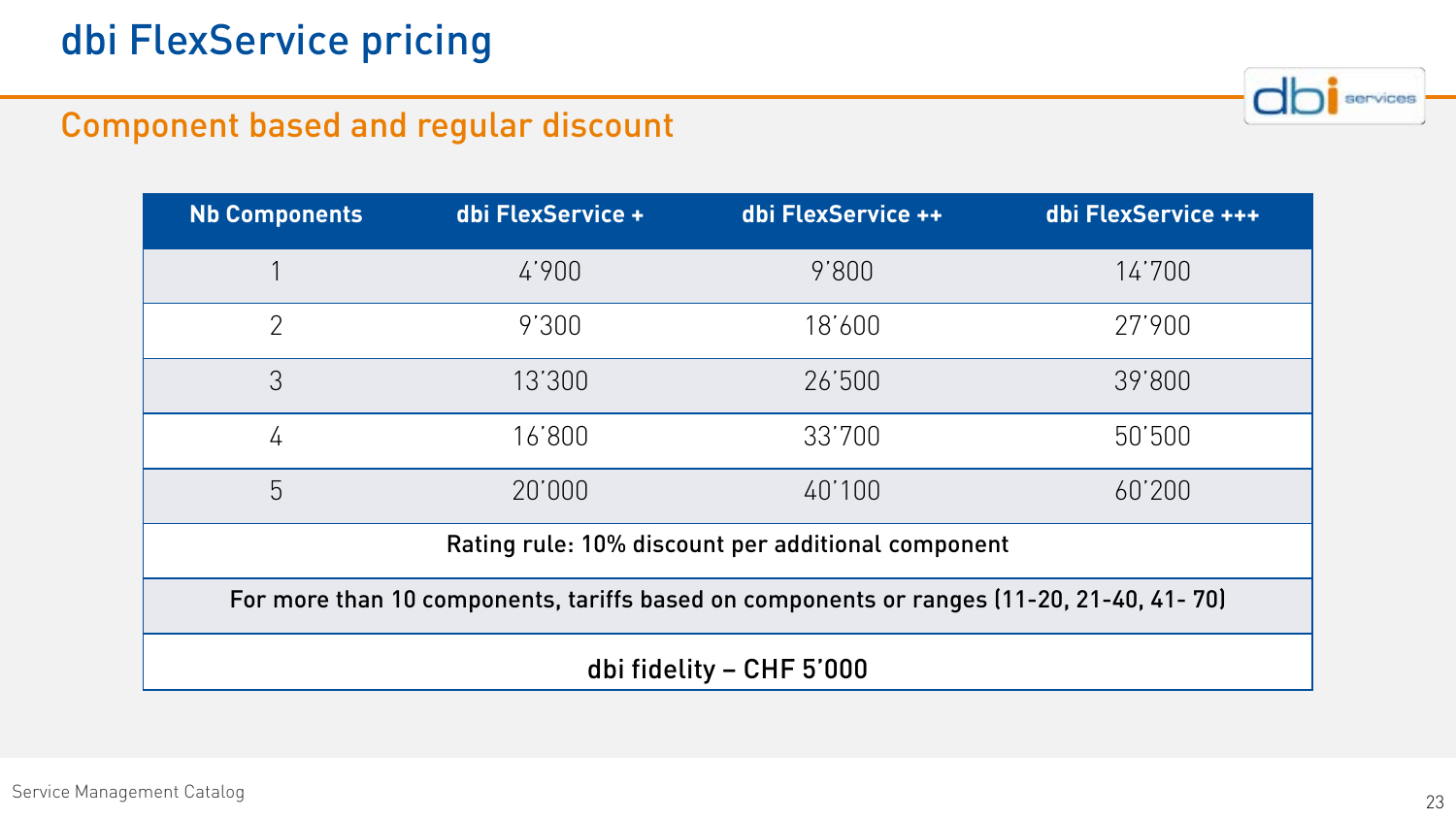# What is a component?

Database

- Oracle: database (DBID)\*
- MS SQL (instance)
- MySQL (instance)
- PostgreSQL (instance)
- \* Only CDB for multitenant, except RMAN and Cloud Control repositories

#### Middleware / Application Server

- Weblogic (Managed Server)
- Jboss (Server)
- TomCat (Server)
- Apache (Server)

#### ECM / DMS / Schedulers

- Documentum Repository
- Alfresco Repository
- Control-M Application

See *D-DBI-E-20190924-001-ECM-MW-Component\_Definition.pdf* for more details about ECM & MW components See *D-DBI-E-20200103-001-MSSQL Server-Component\_Definition.pdf* for more details about MS SQL components See *D-DBI-E-20190924-001-CtrlM-Component\_Definition.pdf* for more details about Control-M components

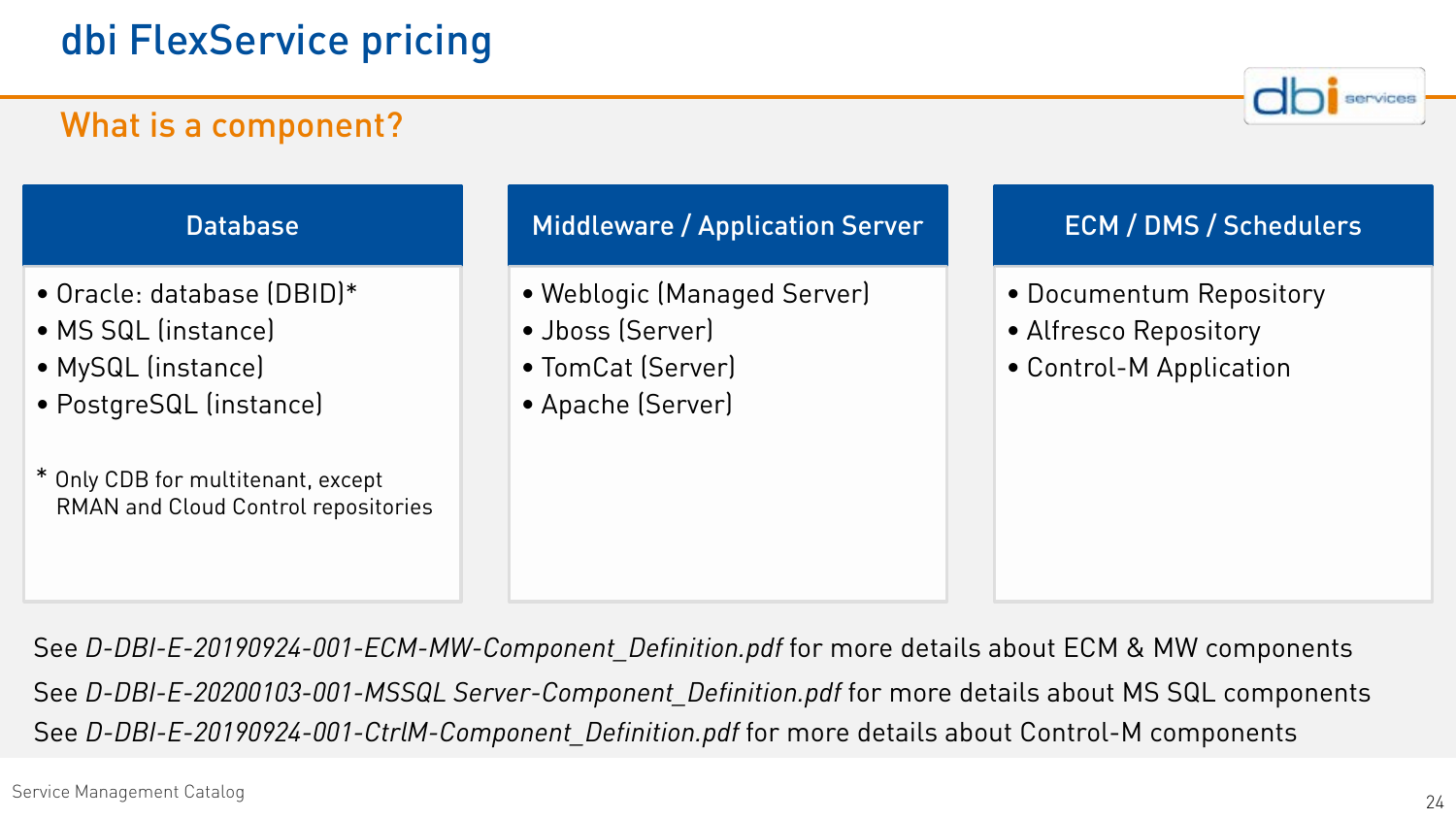### Included services

CMDB Management

Experts availability

#### Competitive reaction time

#### Service Hours

- > dbi FlexService ++ 6 hours per component
- > dbi FlexService +++ 12 hours per component

#### Capacity Operation

- > dbi FlexService +++
- > Capacity configuration and extension on storage elements

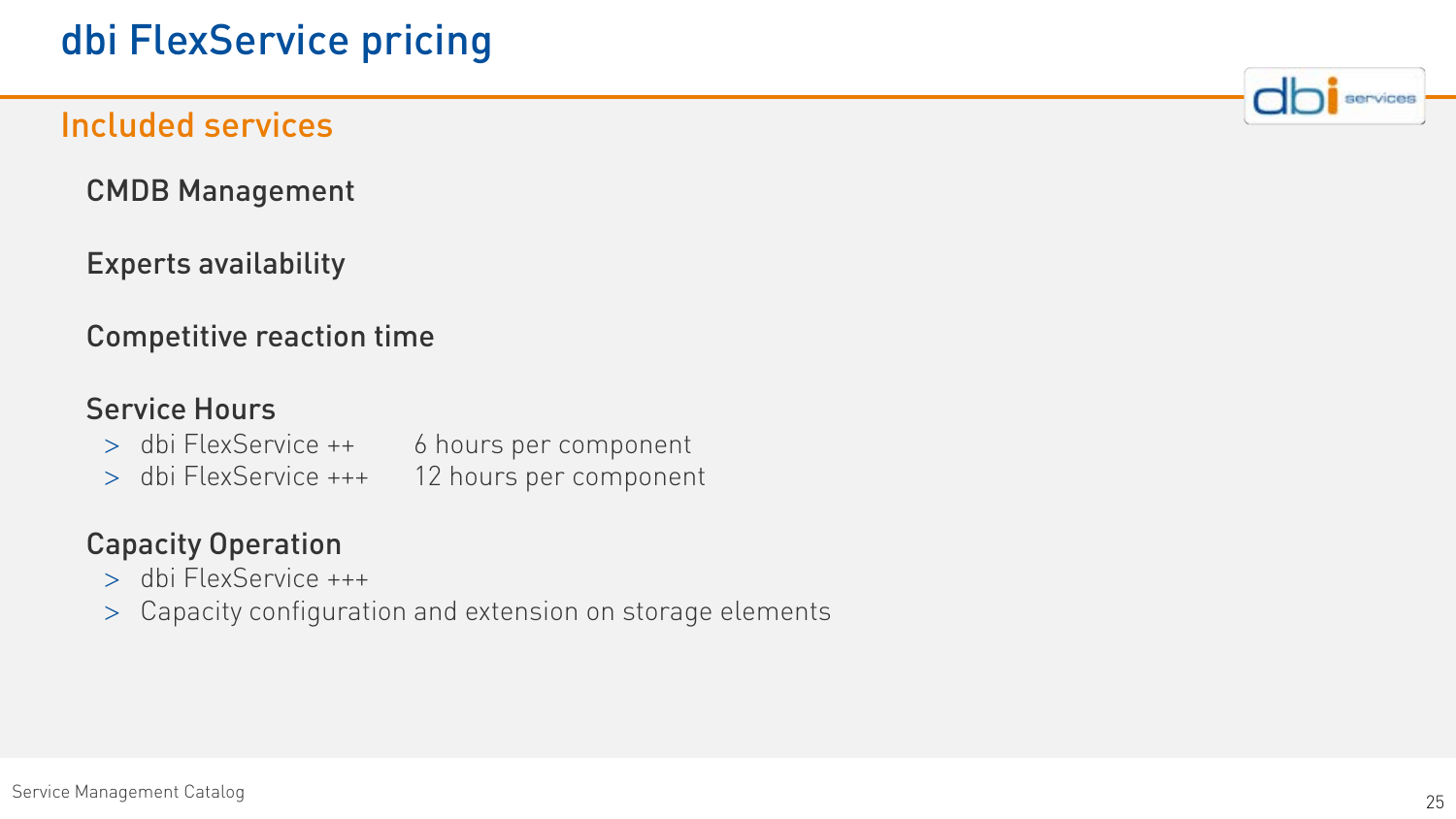# dbi FlexService pricing

## Included services

#### License Management Service

- > dbi FlexService +++
- > Yearly license review
- > Professional and detailed reports

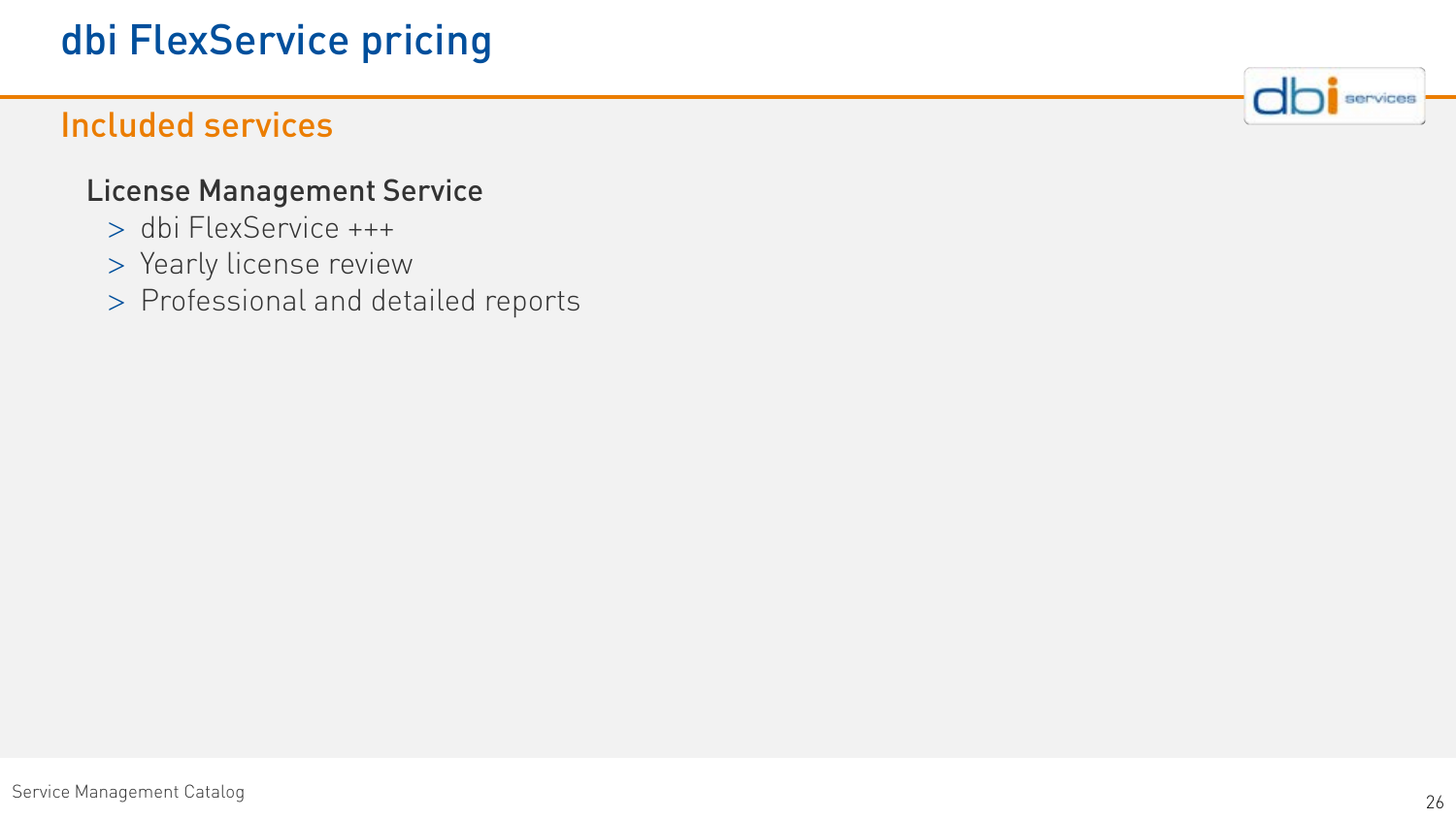# dbi FlexService pricing

# Activities scope and pricing

Event, incident and problem management

### Service Requests

- > Information
- > Operation
- > Project

#### Are taken from available service hours

> Charged with a quarter hour granularity

#### In case of all service hours have been used

- > Buy additional activity packages
- > Hourly scheme CHF 200 / hours (CHF 170 with dbi fidelity)



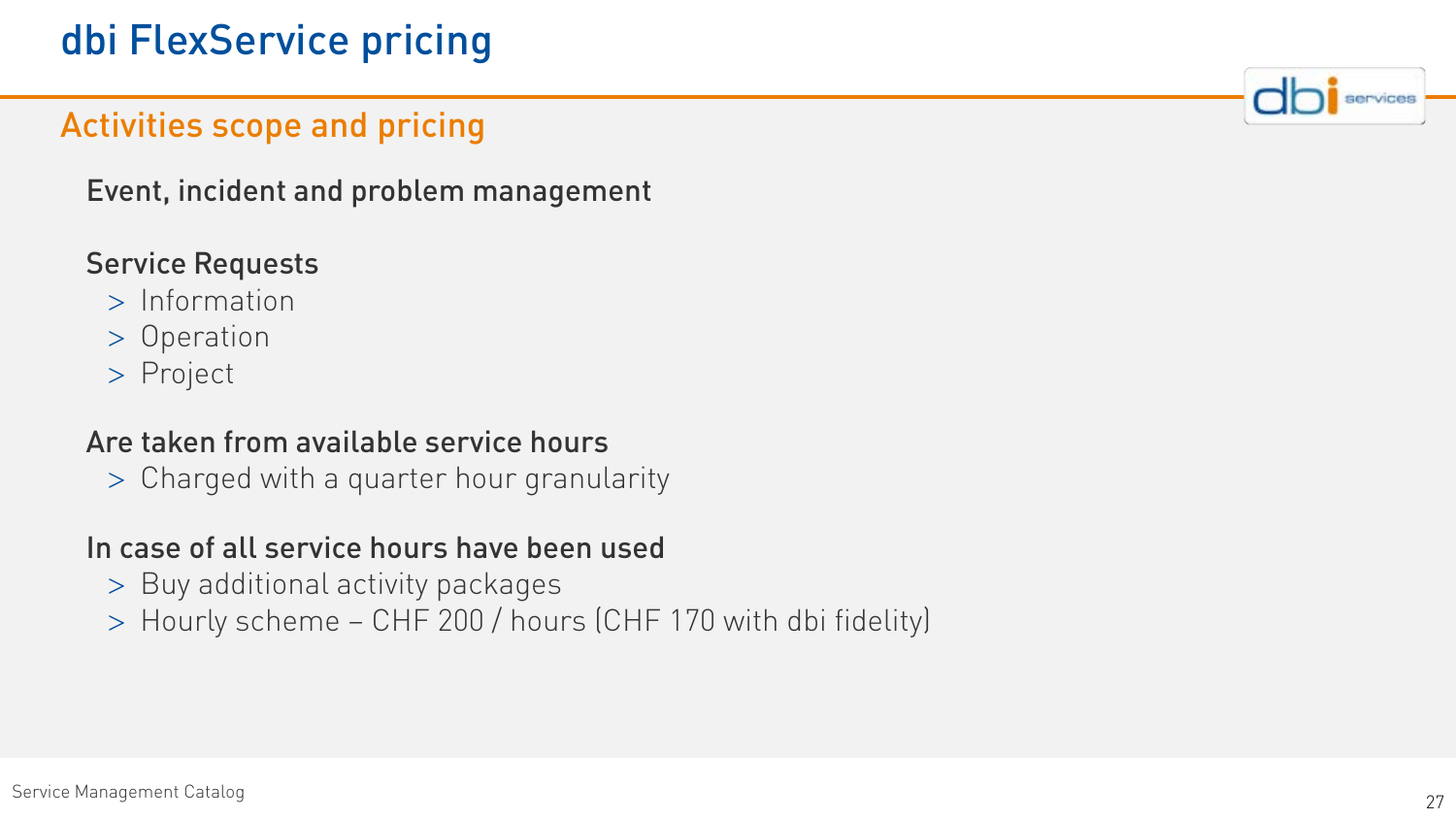# Activity packages pricing

No hours lost!

#### Unused hours are reported to next year